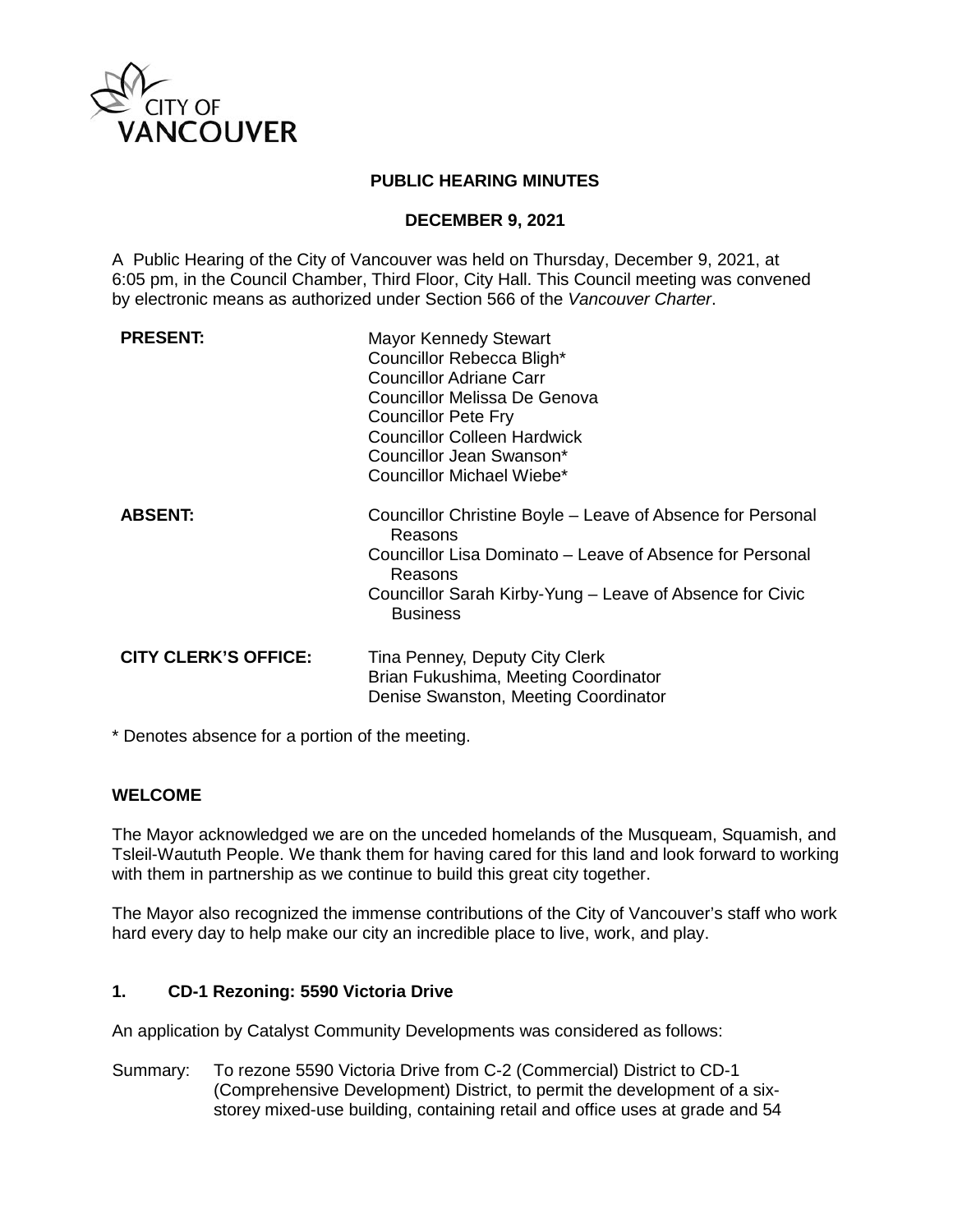secured rental housing units. A height of 22.3 m (73.2 ft.) and a floor space ratio (FSR) of 3.49 are recommended.

#### **Summary of Correspondence**

The following correspondence was received since referral to Public Hearing and prior to the close of the speakers list and receipt of public comments:

- 2 pieces of correspondence in support of the application; and
- 1 piece of correspondence in opposition to the application

### **Applicant Comments**

Luke Harrison, President, Catalyst, presented the application.

### **Speakers**

The Mayor called for speakers for and against the application.

The following provided general comments on the application:

- Nathan Davidowicz
- Patrick Gagnon

The speakers list and receipt of public comments closed at 6:31 pm.

# **Council Decision**

MOVED by Councillor De Genova SECONDED by Councillor Carr

> A. THAT the application by Catalyst Community Developments, on-behalf of 306517 British Columbia Ltd., Inc. No. 306517, the registered owner, and Vancouver City Savings Credit Union ("Vancity"), the beneficial owner to rezone 5590 Victoria Drive [PID: 007-071-876, 007-072-007, 007-071-931, Lots 2-4 Except the West 7 Feet Now Road, Block 16, District Lot 394 PLAN 2501] from C-2 (Commercial) District to CD-1 (Comprehensive Development) District, to increase the floor space ratio (FSR) from 2.5 to 3.49 and building height from 13.8 m (45.3 ft.) to 22.3 m (73.2 ft.), to allow construction of a six-storey mixed-use building with retail and office uses at grade and 54 units of secured rental housing units above, generally as presented in the Referral Report dated November 2, 2021, entitled "CD-1 Rezoning: 5590 Victoria Drive", be approved in principle;

FURTHER THAT the draft CD-1 By-law, prepared for the Public Hearing in accordance with Appendix A of the above-noted Report be approved in principle;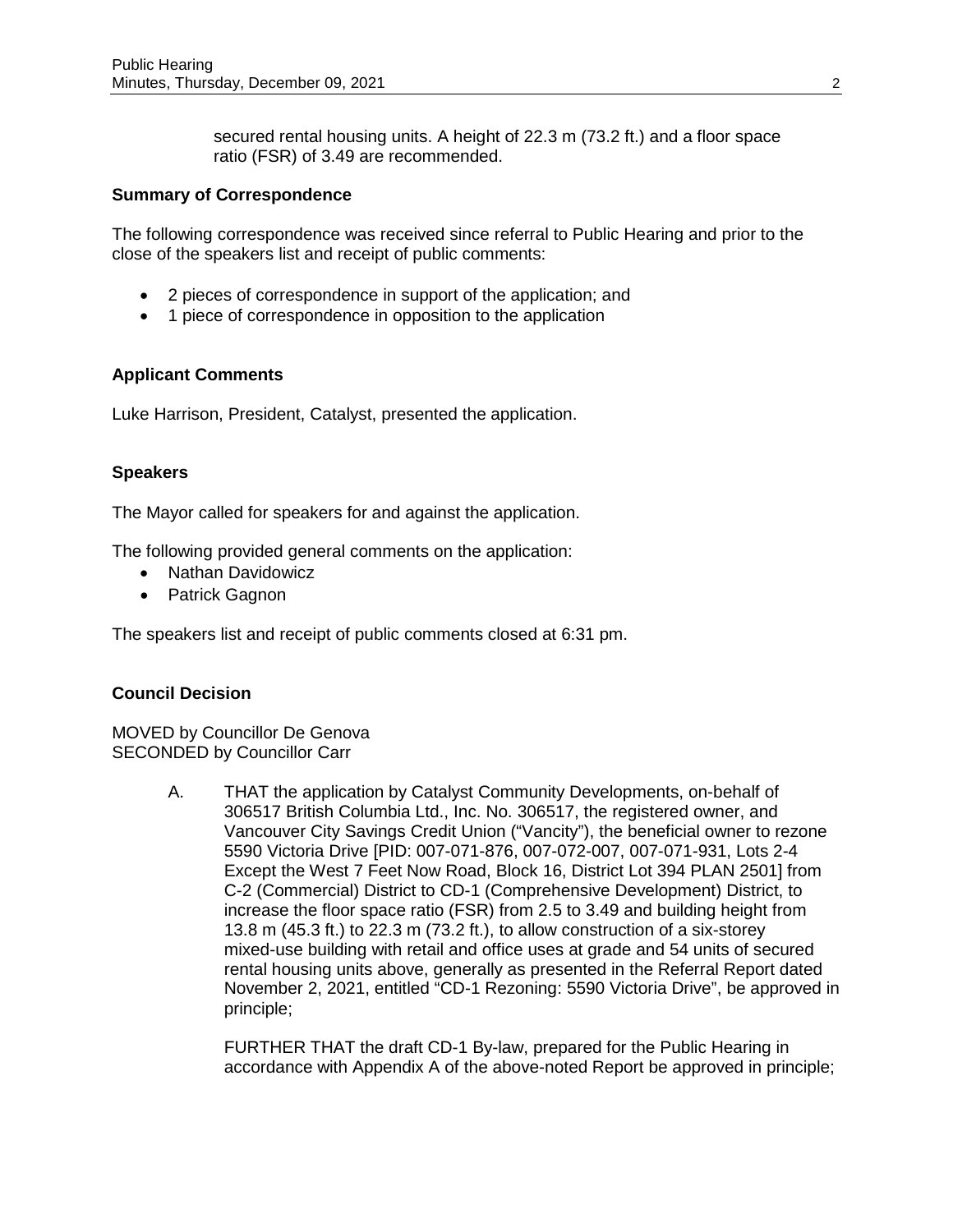FURTHER THAT the proposed form of development also be approved in principle, generally as prepared in plans by HMCA Architecture and Design received February 24, 2021, provided the Director of Planning may allow minor alterations to this form of development when approving the detailed scheme of development;

AND FURTHER THAT the above approvals be subject to the Conditions of Approval contained in Appendix B of the above-noted Report.

- B. THAT subject to approval in principle of the rezoning and the Housing Agreement described in Part 2 of Appendix B of the Referral Report dated November 2, 2021, entitled "CD-1 Rezoning: 5590 Victoria Drive" the Director of Legal Services be instructed to prepare the necessary Housing Agreement Bylaw for enactment prior to enactment of the CD-1 By-law, subject to such terms and conditions as may be required at the discretion of the Director of Legal Services and the General Manager of Planning, Urban Design and Sustainability.
- C. THAT subject to approval of the CD-1 By-law, the application to amend the Sign By-law to establish regulations for this CD-1, generally as set out in Appendix C of the Referral Report dated November 2, 2021, entitled "CD-1 Rezoning: 5590 Victoria Drive", be approved.
- D. THAT subject to approval of the CD-1 By-law, the Noise Control By-law be amended to include this CD-1, generally as set out in Appendix C of the Referral Report dated November 2, 2021, entitled "CD-1 Rezoning: 5590 Victoria Drive",

FURTHER THAT the Director of Legal Services be instructed to bring forward the amendment to the Noise Control By-law at the time of enactment of the CD-1 By-law.

- E. THAT A through D above be adopted on the following conditions:
	- (i) THAT the passage of the above resolutions creates no legal rights for the applicant or any other person, or obligation on the part of the City; and any expenditure of funds or incurring of costs is at the risk of the person making the expenditure or incurring the cost;
	- (ii) THAT any approval that may be granted following the Public Hearing shall not obligate the City to enact a by-law rezoning the property, and any costs incurred in fulfilling requirements imposed as a condition of rezoning are at the risk of the property owner; and
	- (iii) THAT the City and all its officials, including the Approving Officer, shall not in any way be limited or directed in the exercise of their authority or discretion, regardless of when they are called upon to exercise such authority or discretion.

CARRIED UNANIMOUSLY (Vote No. 07938) (Councillors Bligh and Swanson absent for the vote)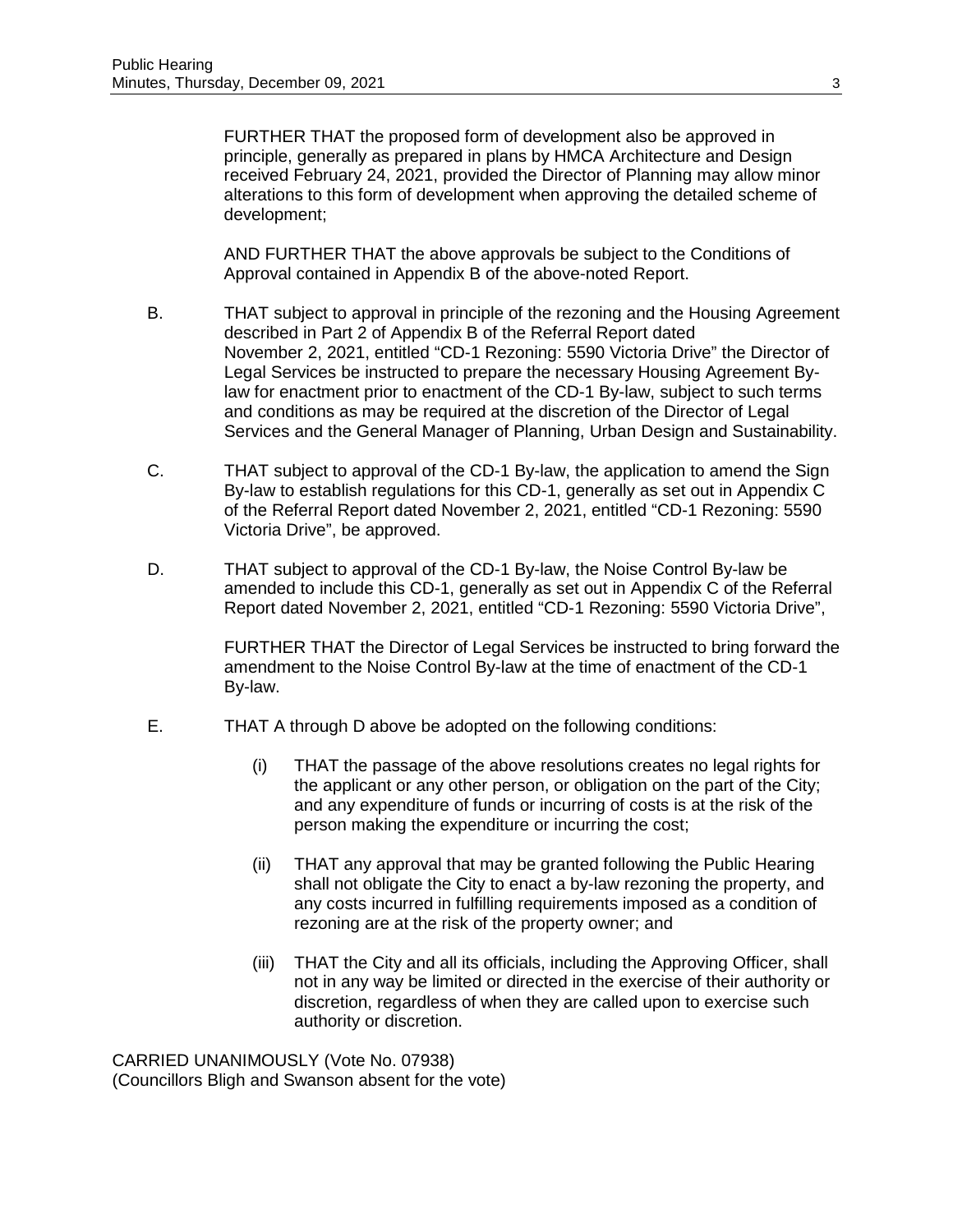# **2. CD-1 Rezoning: 1640-1650 Alberni Street**

An application by IBI Group was considered as follows:

Summary: To rezone 1640-1650 Alberni Street from RM-5C (Residential) District to CD-1 (Comprehensive Development) District, to permit the development of a 43 storey residential building with 198 strata titled and 66 secured market rental units, of which 20% are to be below market. A height of 117.3 metres (385 feet) and a floor space ratio (FSR) of 14.97 are proposed.

The General Manager of Planning, Urban Design and Sustainability recommended approval subject to conditions set out in the summary and recommendation of the Public Hearing agenda.

# **Summary of Correspondence**

The following correspondence was received since referral to Public Hearing and prior to the close of the speakers list and receipt of public comments:

- 5 pieces of correspondence in support of the application;
- 3 pieces of correspondence in opposition to the application; and
- 2 pieces of correspondence dealing with other aspects of the application.

#### **Applicant Comments**

The applicant team presented the application and responded to questions.

### **Staff Comments**

Aleksandra Brzozowski, Housing Planner, Housing Policy, Planning, Urban Design and Sustainability answered questions.

#### **Speakers**

The Mayor called for speakers for and against the application.

The following provided general comments on the application:

• Colin Gallagher

The speakers list and receipt of public comments closed at 7:02 pm.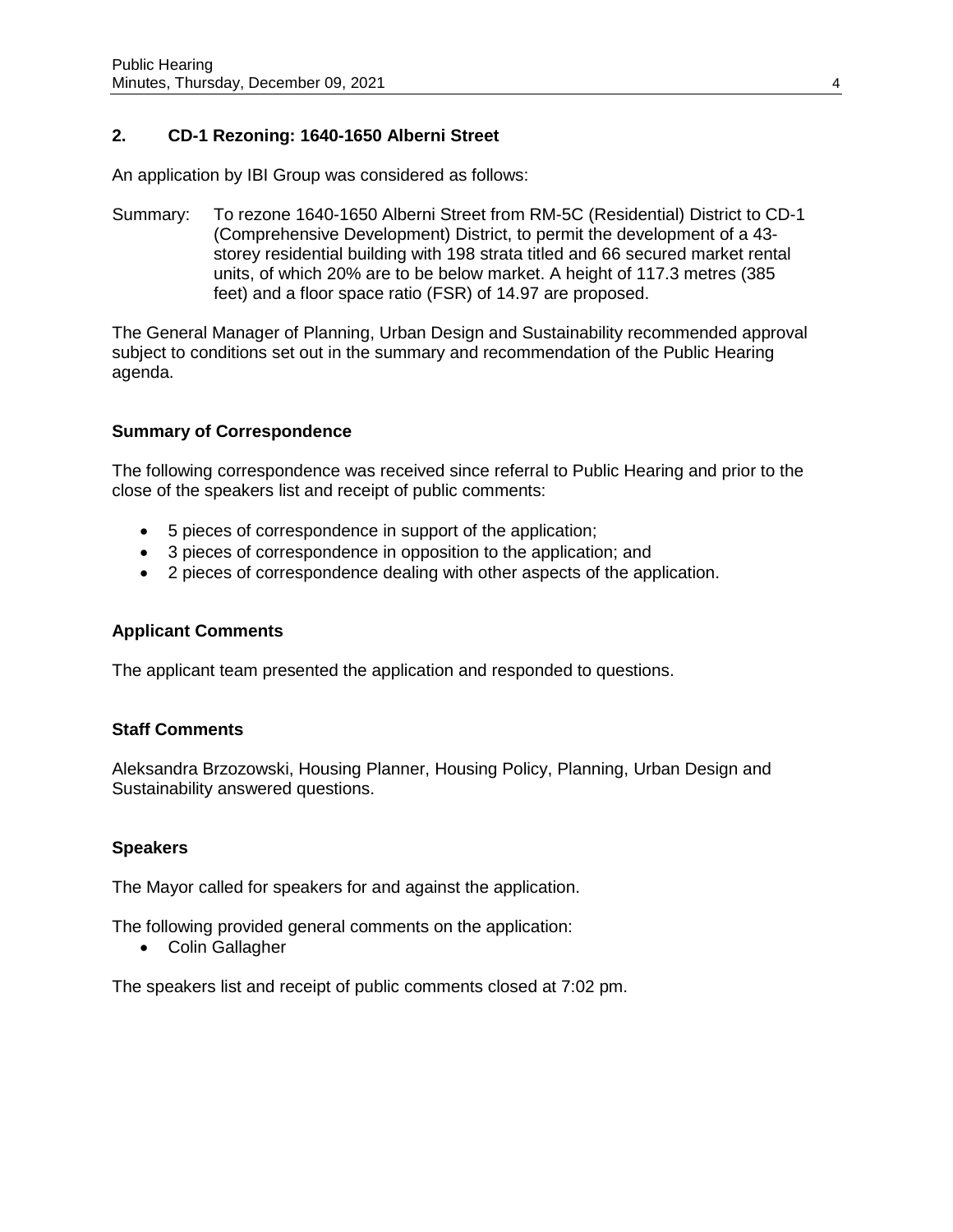### **Council Decision**

MOVED by Councillor Carr SECONDED by Councillor De Genova

- A. THAT the application by IBI Group, on behalf of 1650 Alberni Residential Ltd. and1650 Alberni Commercial Ltd., the registered owners of the lands located at:
	- 1640-1650 Alberni Street [PID 011-520-973; The East ½ of Lot 24 Block 55 District Lot 185 Plan 92];
	- 1640-1650 Alberni Street [PID 012-357-570; The West ½ of Lot 26 Block 55 District Lot 185 Plan 92]; and
	- 1640-1650 Alberni Street [PID 012-357-545; Lot 25 Block 55 District Lot 185 Plan 92]

from RM-5C (Residential) District to CD-1 (Comprehensive Development) District to increase the maximum floor space ratio (FSR) from 2.20 to 14.97, and the building height from 58.0 m (190 ft.) to 117.3 m (385 ft.) to permit the development of a 43-storey residential building containing 198 strata-titled residential units and 66 secured market rental units of which 20% are to be below market, generally as presented in the Referral Report dated November 2, 2021, entitled "CD-1 Rezoning: 1640-1650 Alberni Street", be approved in principle;

FURTHER THAT the draft CD-1 By-law, prepared for the Public Hearing in accordance with Appendix A of the above-noted Report, be approved in principle;

FURTHER THAT the proposed form of development also be approved in principle, generally as prepared by IBI Group received June 26, 2020, provided the Director of Planning may allow minor alterations to this form of development when approving the detailed scheme of development;

AND FURTHER THAT the above approvals be subject to the Conditions of Approval contained in Appendix B of the above-noted Report.

- B. THAT subject to approval in principle of the rezoning and the Housing Agreement described in Part 2 of Appendix B of the Referral Report dated November 2, 2021, entitled "CD-1 Rezoning: 1640-1650 Alberni Street", the Director of Legal Services be Instructed to prepare the necessary Housing Agreement By-law for enactment prior to enactment of the CD-1 By-law, subject to such terms and conditions as may be required at the discretion of the Director of Legal Services and the General Manager of Planning, Urban Design and Sustainability.
- C. THAT A and B above be adopted on the following conditions:
	- (i) THAT the passage of the above resolutions creates no legal rights for the applicant or any other person, or obligation on the part of the City; and any expenditure of funds or incurring of costs is at the risk of the person making the expenditure or incurring the cost;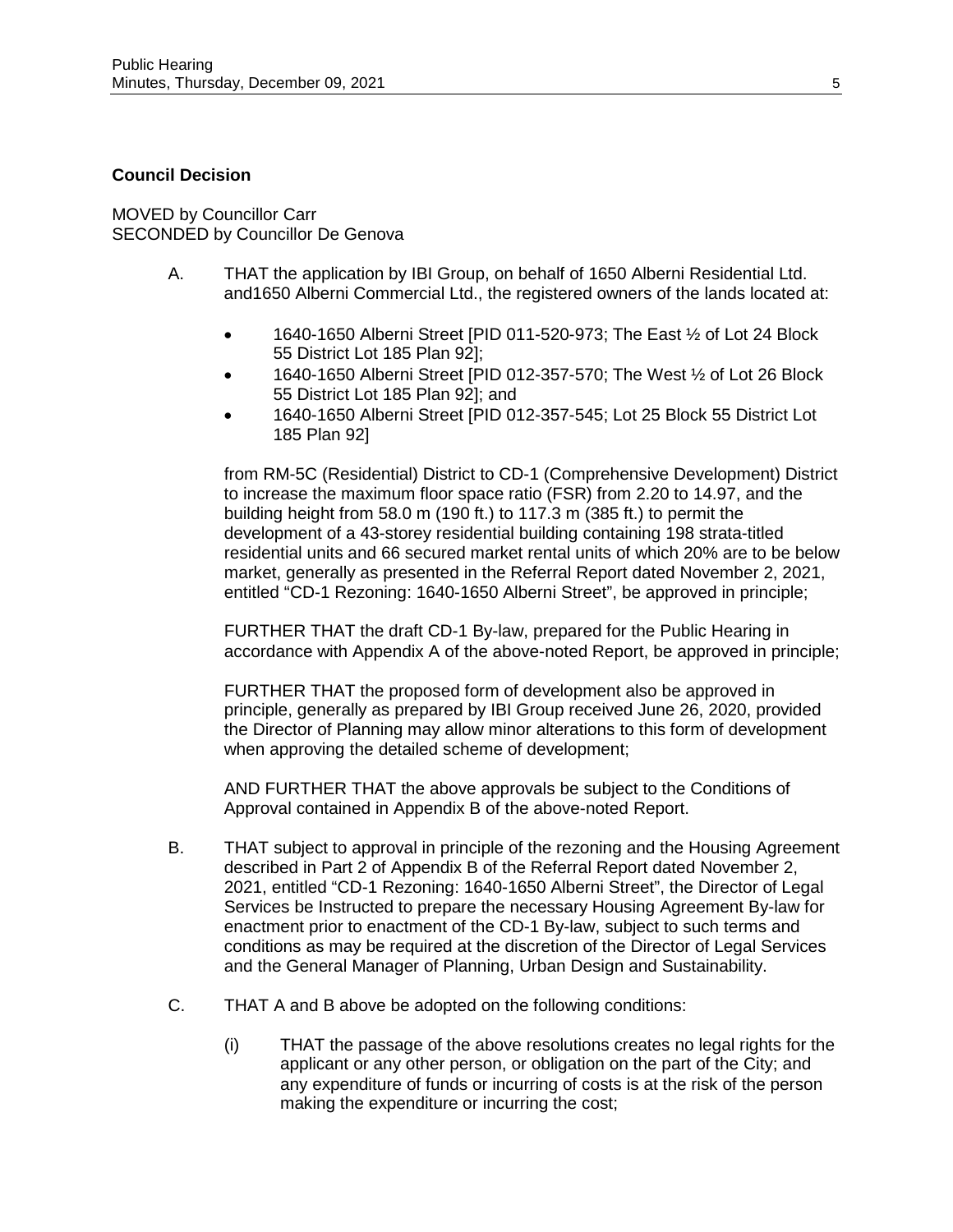- (ii) THAT any approval that may be granted following the Public Hearing shall not obligate the City to enact a by-law rezoning the property, and any costs incurred in fulfilling requirements imposed as a condition of rezoning are at the risk of the property owner; and
- (iii) THAT the City and all its officials, including the Approving Officer, shall not in any way be limited or directed in the exercise of their authority or discretion, regardless of when they are called upon to exercise such authority or discretion.

CARRIED (Vote No. 07939) (Councillor Hardwick opposed)

### **3. Heritage Designation – 6237 Adera Street – C.S. Arnold Residence**

An application by General Manager of Planning, Urban Design and Sustainability was considered as follows:

Summary: To add to the Vancouver Heritage Register in the "B" evaluation category and to bring forward for enactment a by-law to designate as protected heritage property the structure and exterior of the existing building at 6237 Adera Street known as "C.S. Arnold Residence."

The General Manager of Planning, Urban Design and Sustainability in consultation with the Director of Legal Services recommended approval subject to conditions set out in the summary and recommendation of the Public Hearing agenda.

#### **Summary of Correspondence**

No correspondence was received since referral to Public Hearing and prior to the close of the speakers list and receipt of public comments.

#### **Speakers**

The Mayor called for speakers for and against the application and none were present.

The speakers list and receipt of public comments closed at 7:20 pm.

#### **Council Decision**

MOVED by Councillor Carr SECONDED by Councillor De Genova

> A. THAT Council add the building known as the C.S. Arnold Residence at 6237 Adera Street (PID 004-774-868; Lot 11 of Lot 3 Block 3 District Lot 526 Plan